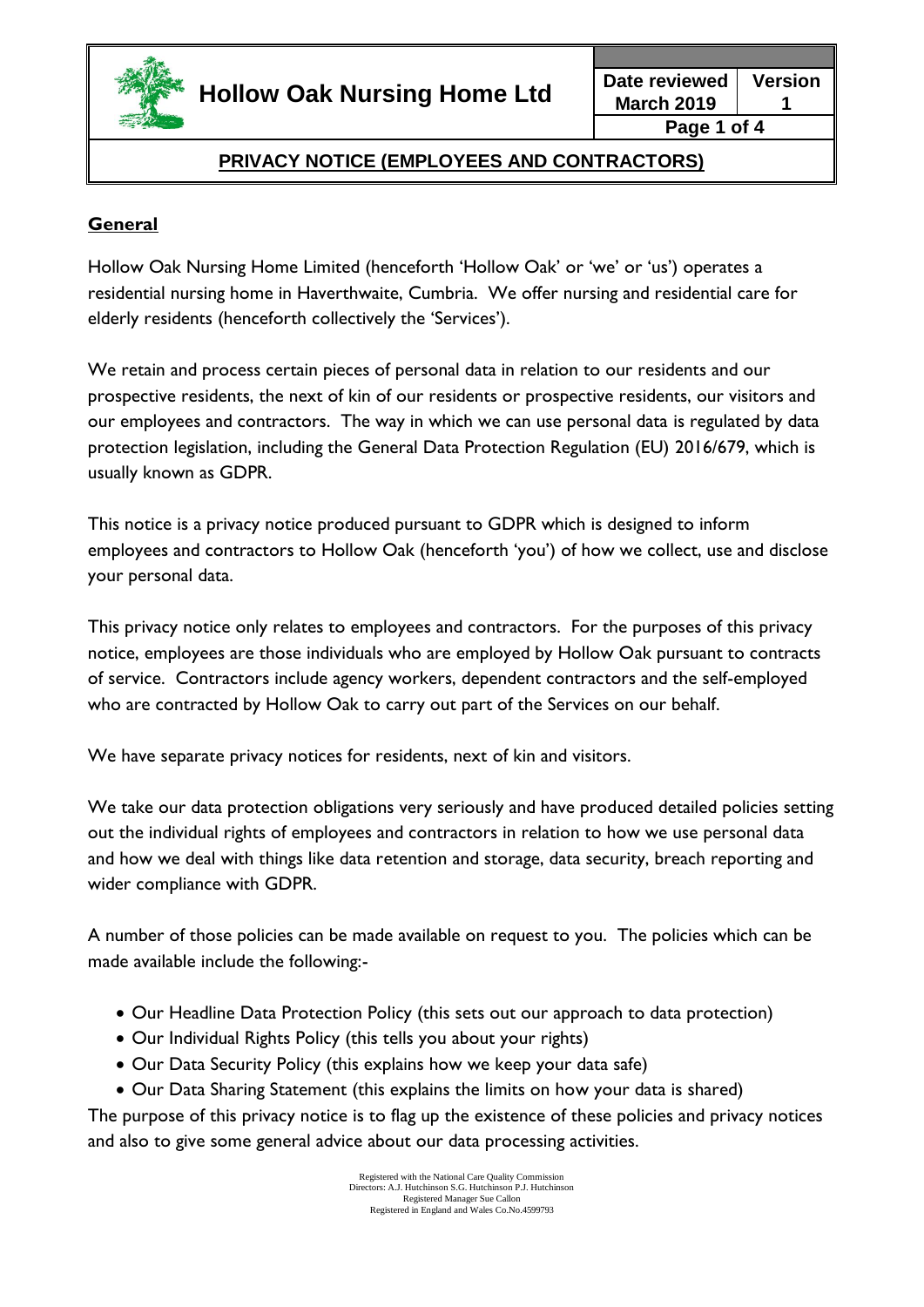

**March 2019 Version 1 Page 2 of 4**

## **PRIVACY NOTICE (EMPLOYEES AND CONTRACTORS)**

### **Collecting and using personal data**

In order to deliver our Services to residents safely and appropriately having regard to our contractual and legal obligations, we need to gather and process certain pieces of information which GDPR defines as personal data. Very briefly, personal data is any data which might identify a living individual. This includes (but is not limited to) your name, address, date of birth and other contact details together with (in the case of employees) your National Insurance number and details about your tax code and tax status.

In addition, we may need to know about certain pieces of information which GDPR defines as special category data. Special category data is personal data which is especially sensitive. It includes any information about a person's health or trade union membership, together with information about things such as ethnicity, race, religion or sexual orientation, which are regarded as protected characteristics for the purposes of the Equality Act 2010. For example, if you are an employee or a dependent contractor, we may need to know about any disability you have (so that we can satisfy our legal obligation to make reasonable adjustments). We may also need to process special category data in order to carry out diversity or equal opportunities monitoring.

We will need to process other pieces of personal data on an ongoing basis in order to deliver our Services properly, lawfully and safely. So, we will need your contact details in order to discharge our obligations under your contract with us (including your contract of employment) and to account properly to HMRC for tax and other deductions which we have to make on your behalf.

In order to protect residents and ensure the welfare of individuals on site at Hollow Oak, we need to know details of contractors who are visiting, who they are visiting, for what purpose they are visiting and when they enter and leave the building.

We do not use any personal data which we collect from you for marketing purposes. Neither do we sell or supply personal data to third parties.

We also need to use your personal data to identify you.

We will not share your personal data with anyone else except as set out in this privacy notice or in any of our wider raft of GDPR policies.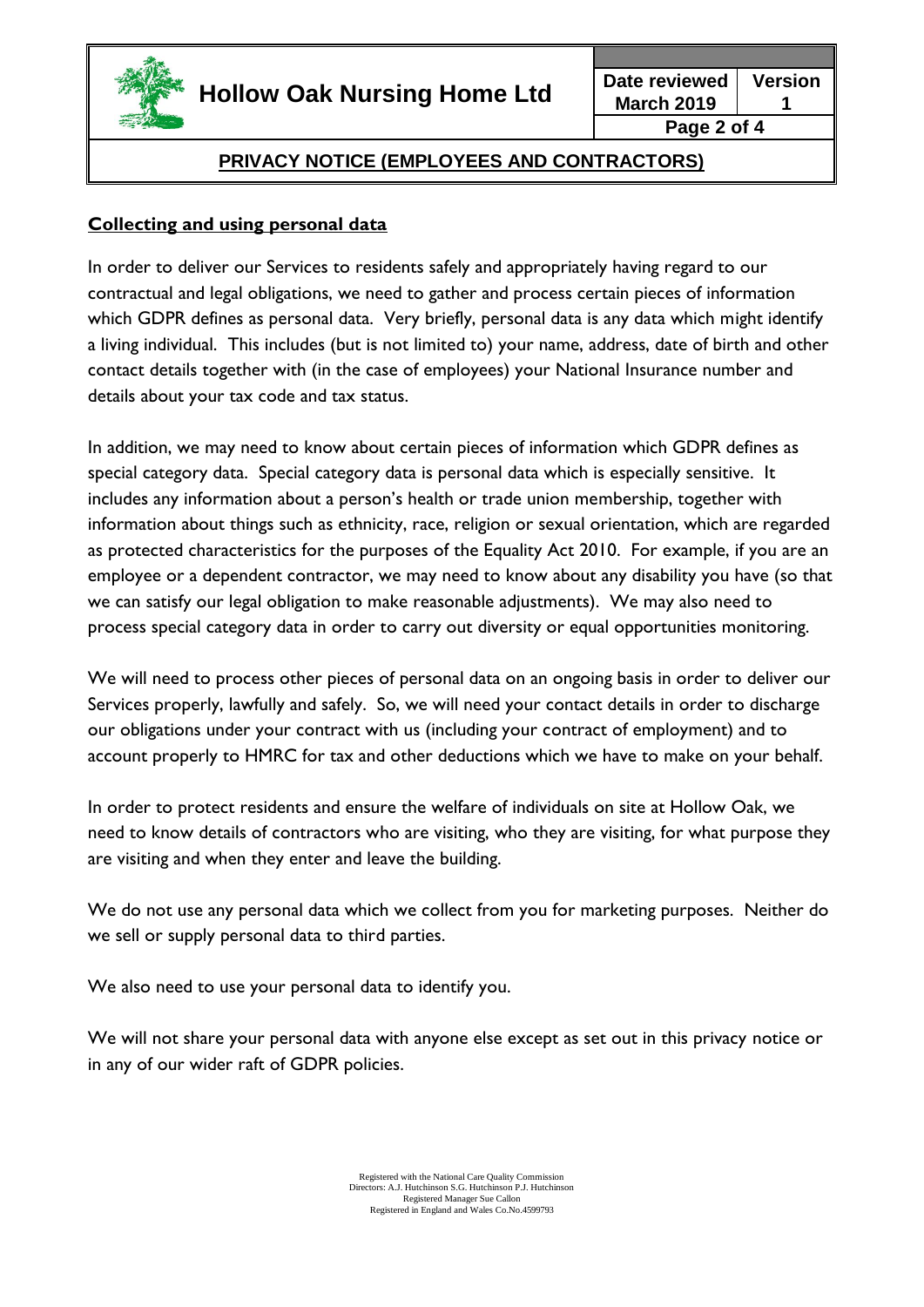

# **PRIVACY NOTICE (EMPLOYEES AND CONTRACTORS)**

### **Use of our website**

We operate a website at<https://www.hollowoaknursinghome.co.uk/> (henceforth 'our Website').

If you access our Website, we collect information which the browser sends to us automatically. This information is sometimes known as log data and may include information about the accessing computer's unique IP (Internet Protocol) address, together with details of the version of the browser being used, the pages of any of our website visited, the time and date of those visits and the time spent looking at each page. Retaining this data helps us improve our online presence and thereby improves our Services.

When you visit our Website, you may be asked if you agree to us gathering cookies. Cookies are computer files containing small amounts of data which identify you anonymously. However, although anonymous, when taken together with other sources of information, it is possible that some information contained in cookies *might* constitute personal data under GDPR.

It will normally be possible to disable cookies or to refuse to accept cookies when visiting our Website. However, if cookies are refused, it may impact on the functionality of our Website and there may not be access to all parts of the Website.

#### **Third Party Service Providers**

From time to time, we may employ or engage third parties to help us deliver part of our Services, to deliver activities which are related to our Services or to help us analyse how our Services are being used and accessed. Where our requirements are such that we need to disclose personal data to these third party service providers so that they can carry out their tasks, we will make sure that we comply with the provisions of GDPR as regards data security.

Further information about data sharing is set out in our Data Sharing Statement.

#### **Security Warning**

Although we are committed to protecting personal data and to complying with our extensive suite of data protection policies, we should make it clear that data transmission is never 100% safe and that sometimes, notwithstanding our best endeavours, there may be breaches of data security. In that situation, we are aware of (and will comply promptly and in full) with our obligations to report breaches of data protection to affected individuals and, where necessary, to the relevant authorities.

> Registered with the National Care Quality Commission Directors: A.J. Hutchinson S.G. Hutchinson P.J. Hutchinson Registered Manager Sue Callon Registered in England and Wales Co.No.4599793